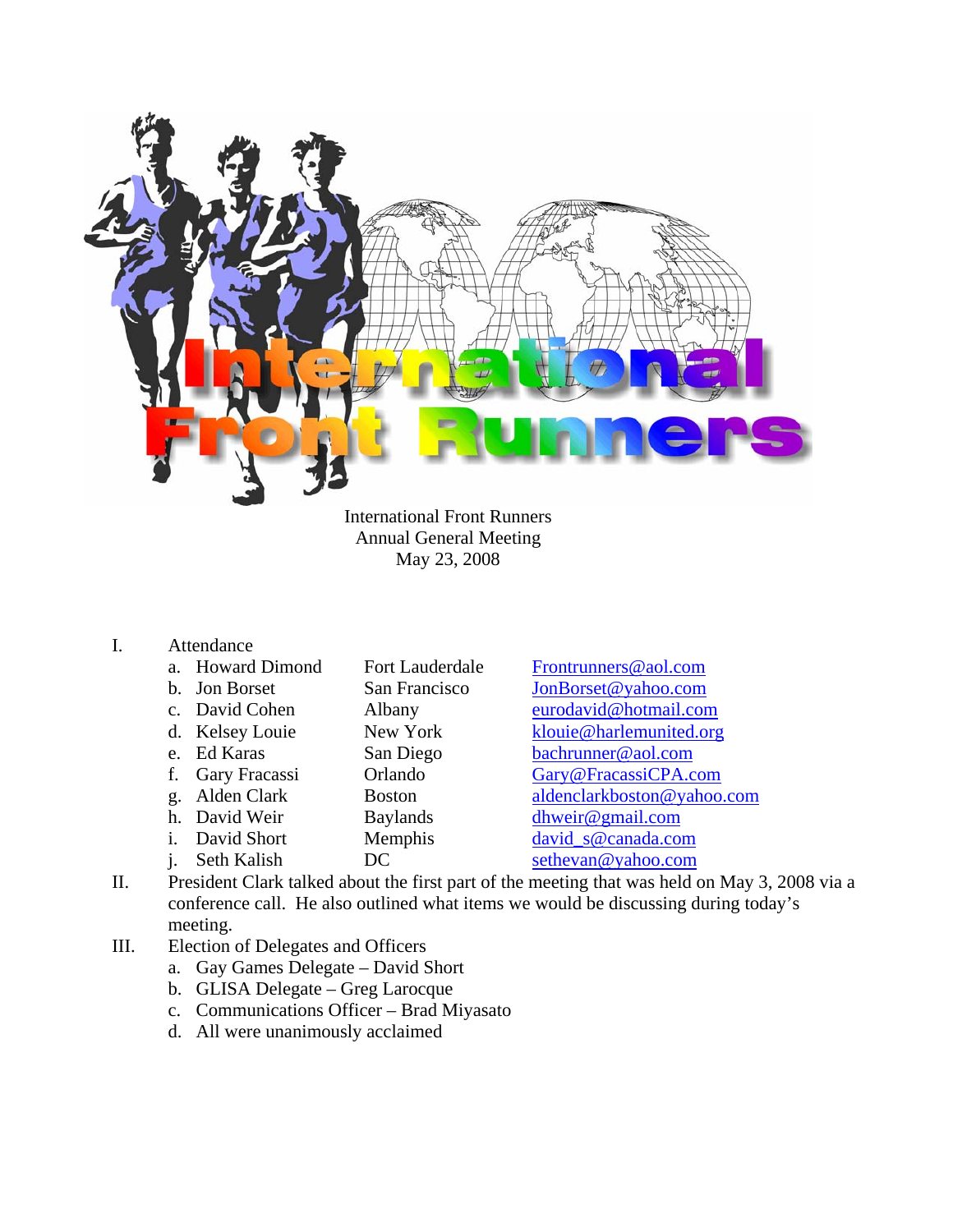- IV. Discussion of topics
	- a. IFR action plan items
		- i. **Membership services** and expanding membership (in existing clubs and new clubs). Discussion about potential clubs.
			- 1. Question about current trend in membership. FRNY talked about their success in growth of membership, particularly in women & young (20s) members. Play up new members to the target group you're trying to reach.
			- 2. Question about why a club should be a member of IFR.
				- a. Website to connect with other clubs when traveling
				- b. Calendar of events
				- c. Support of smaller clubs and newly emerging clubs
				- d. Support network and social networking at events
				- e. Interface with federation and provide a voice for all clubs
				- f. Hosted webpage
				- g. Distribution of information
				- h. There appears to be a visibility issue
					- i. "Resell" IFR to every club every year
					- ii. Trademark the brand name
					- iii. More formalization in meetings and membership

## **ii. Financial**

- 1. Sponsors are a good idea but it raises the question as to what do we have to offer to get their dollars?
- 2. Discussion as to focus of our resources
	- a. Consider supporting smaller clubs
	- b. Discuss whether to charge a minimal fee to all clubs
	- c. Reinforce and support regional reps
	- d. Consider spending \$ on trademark of name
	- e. Consider offering insurance
	- f. Focus on larger clubs that have not paid/participated

## b. AGM format

- i. Electronic portion
	- 1. Some discussion about confusion as to how/where to register
	- 2. Was there any advantage or disadvantage to the split format
		- a. Definite advantages
		- b. Potential to have more participation
		- c. Better technology
		- d. Questions as to why decrease in participation over the last two years
			- i. Travel costs?
			- ii. How well promoted?
			- iii. Value to the club attending?
- ii. In-Person meeting
	- 1. Reasons to come
		- a. Prizes
		- b. Something only participants get